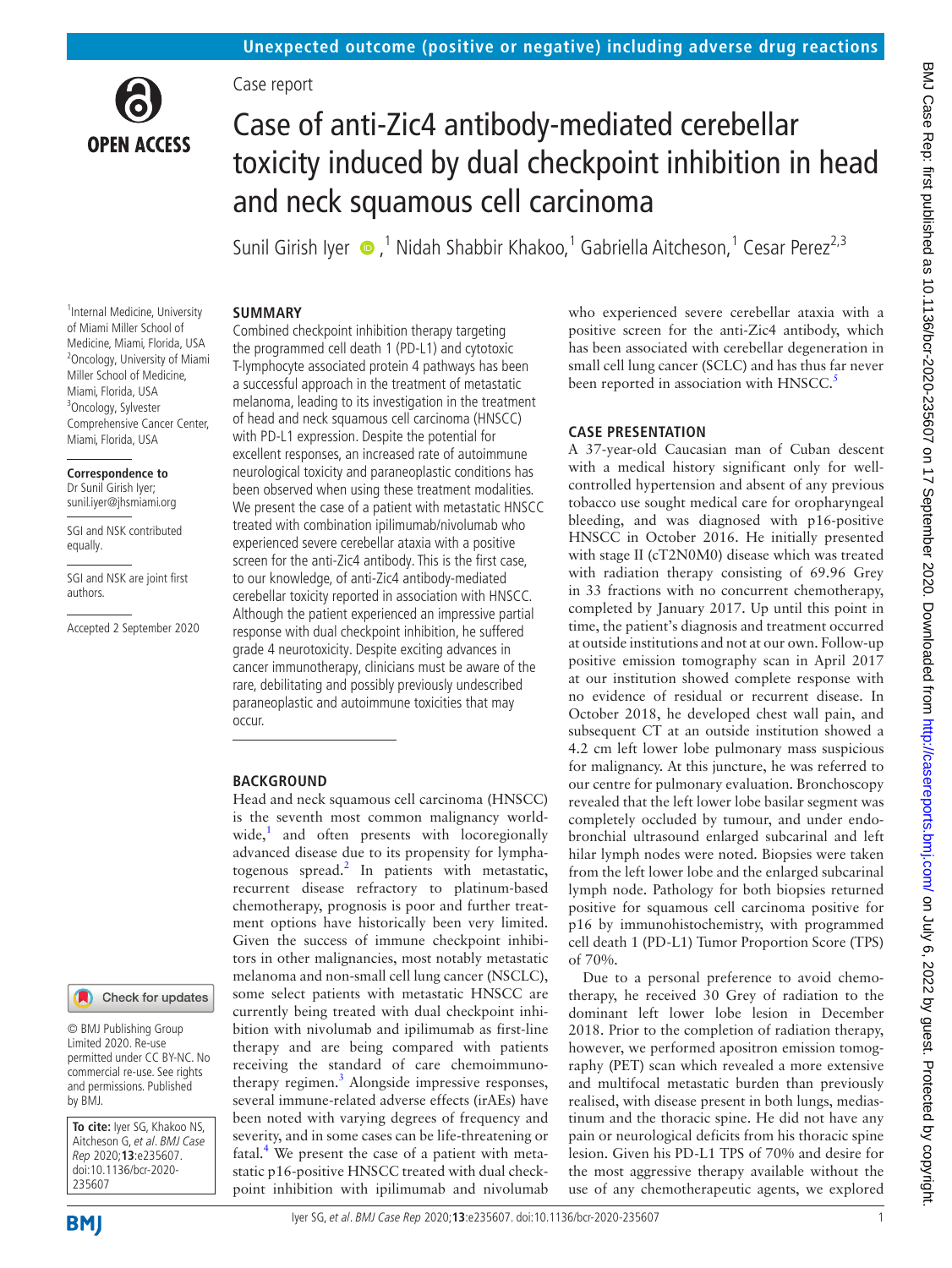the option of immune checkpoint inhibitor therapy. The use of combination checkpoint inhibitor therapy with the anti-PD-L1 monoclonal antibody nivolumab and the anti-cytotoxic T-lymphocyte associated protein 4 (anti-CTLA4) monoclonal antibody ipilimumab in the treatment of recurrent or metastatic HNSCC was being investigated in the CheckMate 651 trial, which studied this combination compared with the standard first-line chemotherapy regimen, and had garnered significant interest for its clinical responses; however, data from the trial have not yet been released and this combination had not received approval by the Food and Drug Administration (FDA) for this indica-tion.<sup>[3](#page-3-2)</sup> Nevertheless, after a thorough discussion of the possible adverse effects of first-line combined chemotherapy versus those of dual checkpoint inhibition, the patient opted for dual immunotherapy. In February 2019, he was initiated on off-label dual immune checkpoint inhibition with the anti-PD-L1 monoclonal antibody nivolumab at a dose of 3mg/kg administered intravenously every 2weeks with the anti-CTLA4 monoclonal antibody ipilimumab at the low dose of 1mg/kg administered intravenously every 6weeks. Subsequent to having received four infusions of nivolumab and two infusions of ipilimumab by March 2019, he noted sudden-onset moderately blurred vision. After 9days of blurred vision without improvement, he presented to the eye hospital at our centre in April 2019. Ophthalmic examination was unremarkable, and he was referred to our hospital for workup. Autoimmune toxicity was suspected and the patient was admitted. Within 2days of admission, the patient developed severe dysarthria and ataxia without any alteration in mental status. He was unable to ambulate and was largely bed-bound and wheelchair-bound due to fall risk.

## **INVESTIGATIONS**

Initial brain imaging with CT and MRI and routine serum testing were unremarkable. Lumbar puncture was performed. Cytology of the cerebrospinal fluid returned negative for malignant cells. The serum and cerebrospinal fluid paraneoplastic panels returned negative for common autoimmune culprits in cerebellar encephalopathy including anti-Hu, anti-Yo, anti-NMDAR and anti-GAD65 antibodies; however, the anti-Zic4 antibody was detected in the serum. Repeat MRI in May 2019 revealed a new fluid-attenuated inversion recovery (FLAIR) hyperintense lesion in the left cerebellar hemisphere. FLAIR hyperintensity is a non-specific finding; as this lesion did not enhance with gadolinium contrast nor did it display any surrounding oedema or mass effect, we feel that this lesion represented an inflammatory focus.

## **TREATMENT**

For the treatment of grade 4 immune-related encephalitis/leucoencephalopathy associated with immune checkpoint inhibitors, the American Society of Clinical Oncology recommends a trial of intravenous methylprednisolone 1–2 g daily for 3–5 days, potentially with intravenous Ig, and to consider rituximab or plasmapheresis of an antibody is detected or if there is insuf-ficient clinical response.<sup>[6](#page-3-5)</sup> Similarly, the Society for Immunotherapy of Cancer recommends treatment with 1–2 g per day of intravenous methylprednisolone or the equivalent, and consideration of plasmapheresis if no improvement in 3 days.<sup>7</sup>

While awaiting the results of complex autoimmune and paraneoplastic syndrome testing of the cerebrospinal fluid and blood, the patient was treated with multiple modalities in an escalating fashion with minimal improvement, starting on hospital day 3 with pulse-dose intravenous corticosteroids (methylprednisolone



<span id="page-1-0"></span>**Figure 1** (A) Contrast-enhancing dominant left lower lobe pulmonary lesion on CT, preimmunotherapy in December 2018. (B) Mediastinal adenopathy on CT, preimmunotherapy in February 2019. (C) Restaging CT postimmunotherapy in April 2019 with near resolution of intrathoracic disease. (D) Hyperintense left cerebellar lesion on T2-weighted fluid-attenuated inversion recovery MRI, not present on previous examinations, postimmunotherapy in May 2019.

1g daily for 3days), and followed by intravenous Ig at a dose of 0.4mg/kg for 5 days and subsequently with plasmapheresis. After the anti-Zic4 antibody was detected and repeat MRI revealed a hyperintense cerebellar lesion ([figure](#page-1-0) 1), rituximab was initiated inpatient, and the patient experienced stabilisation and mild improvement in symptoms. He was subsequently discharged home.

## **OUTCOME AND FOLLOW-UP**

As of August 2020, the patient is alive and continues to be wheelchair-bound. Postimmunotherapy restaging CT scans obtained during his hospitalisation in April 2019 showed an impressive response with resolution of previously extensive metastatic disease in the thorax noted 2months prior before the initiation of immunotherapy; however, there was no improvement in the osseous lesions ([figure](#page-1-0) 1). The patient received two additional infusions of rituximab outpatient, and his Eastern Cooperative Oncology Group (ECOG) performance status improved from 3 to  $2.8$  $2.8$  Meanwhile, however, his metastatic disease progressed. He is currently receiving systemic chemotherapy with carboplatin and paclitaxel and remains at ECOG performance status 3.

# **DISCUSSION**

HNSCC is a group of primary malignancies that originate from the oral and nasal cavities, paranasal sinuses, hypopharynx, oropharynx or larynx, and is the seventh most common malignancy worldwide.<sup>1</sup> Approximately 600000 new cases of HNSCC are diagnosed each year, including about 50000 in the USA alone.<sup>9</sup> Historically, HNSCC was a disease that affected older individuals with a history of tobacco use and heavy alcohol consumption; in more recent years, however, infection with high-risk strains of the human papillomavirus (HPV), especially serotype 16, have skewed this trend to include younger individuals. $10^{-11}$ 

These tumours penetrate the basement membrane of the squamous epithelium and patients often initially present with locoregionally advanced disease. Nodal metastasis is often rapidly attained through the region's rich lymphatic network.<sup>[2](#page-3-1)</sup>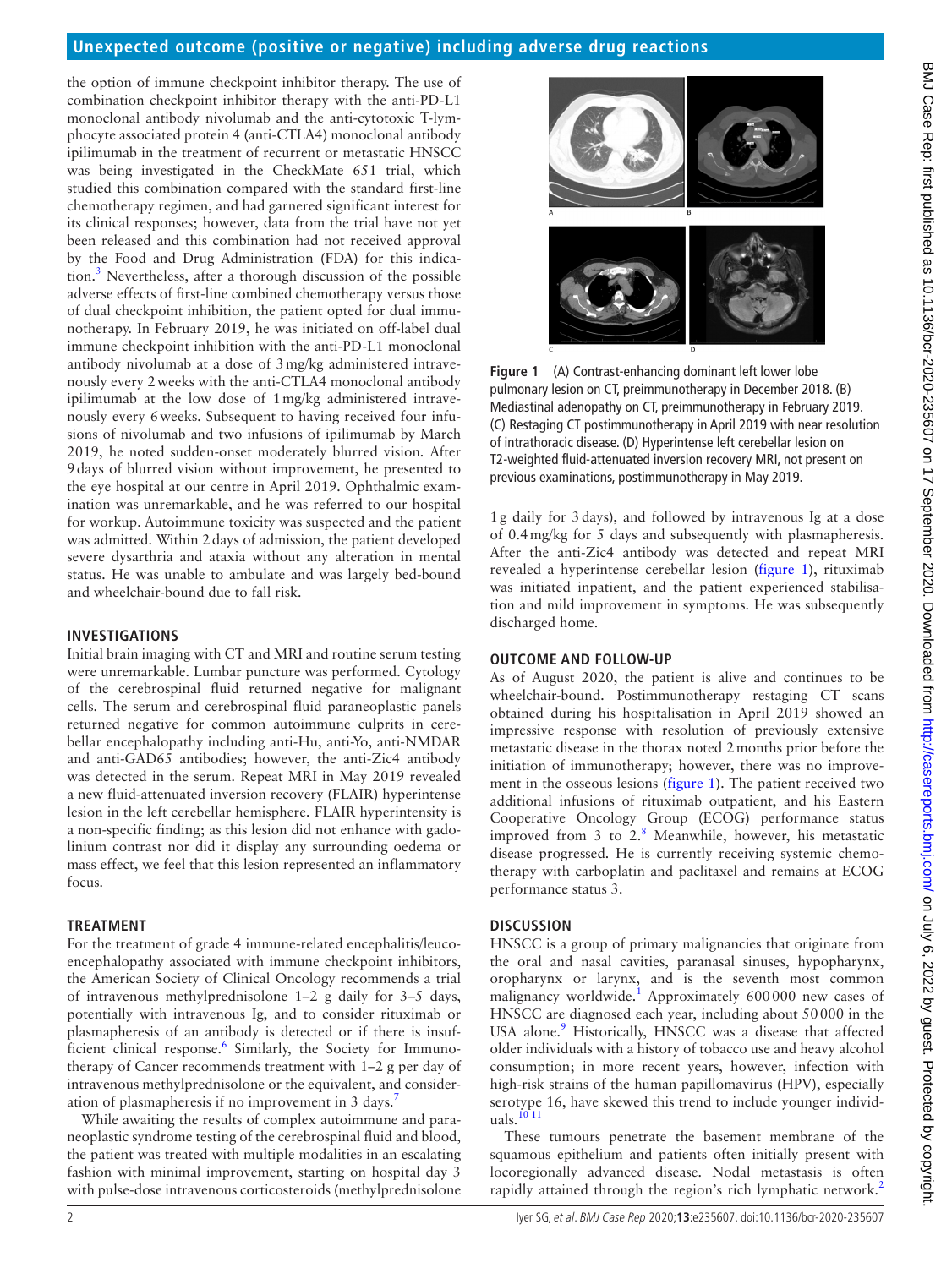Despite a multidisciplinary arsenal of diagnostics and treatment modalities, the 5-year progression-free survival of those patients with locally advanced disease is approximately 40%–50%, and survival rates for recurrent or metastatic disease is grave, with a median survival of 10 months.<sup>[11 12](#page-3-10)</sup> In patients with metastatic, recurrent disease refractory to platinum-based chemotherapy, prognosis is poor and further treatment options have historically been very limited.

The ability of immunotherapy to ameliorate tumour burden and facilitate regression has been shown in a variety of malignancies. In the treatment of metastatic melanoma, combined checkpoint inhibition therapy targeting the PD-L1 and CTLA4 pathways has proven to be a successful approach. The Checkmate 069 trial conducted in 2014 showed significant improvements in objective response and progression-free survival with the combined use of the anti-PD-L1 antibody nivolumab and the anti-CTLA4 antibody ipilimumab versus ipilimumab alone.<sup>13</sup> In fact, this trial also demonstrated that there was a median reduction in tumour burden with combination therapy and a small increase in tumour with ipilimumab alone.<sup>13</sup> These advances lead to the investigation of immune checkpoint inhibitors in the treatment of HNSCC and in 2016 two anti-PD-L1 antibodies, nivolumab and pembrolizumab, were granted FDA-approval for the treatment of recurrent HNSCC. The Checkmate 141 trial, conducted in 2014, demonstrated that in those patients with recurrent HNSCC who had disease progression after platinum-based chemotherapy, therapy with nivolumab resulted in significantly longer survival than treatment with standard therapy (defined as methotrexate, docetaxel, and cetuximab).<sup>[14](#page-3-12)</sup> Further, Keynote 048 compared pembrolizumab plus chemotherapy versus cetuximab plus chemotherapy in the treatment of recurrent HNSCC, and found the former significantly increased overall survival compared with the latter.<sup>[15](#page-3-13)</sup>

As with the treatment of metastatic melanoma and NSCLC, 1617 some select patients with metastatic HNSCC are currently being treated with dual checkpoint inhibition with nivolumab and ipilimumab as first-line therapy and are being compared with patients receiving the standard of care chemoimmunotherapy regimen in the CheckMate  $651$  trial.<sup>[3](#page-3-2)</sup> As the use of checkpoint inhibitor mono and combination therapy expands, so is the already heterogenous and complex list of treatment-associated irAEs in the literature. In the recent Checkmate 227 trial published in November 2019 which showed improved overall survival in treatment of NSCLC with nivolumab and ipilimumab versus standard of care chemotherapy, grade 3–4 treatmentrelated adverse effects were more frequent in the chemotherapy arm; however, treatment-related death was more frequent in the immunotherapy arm, in which fatal immune-mediated toxicity manifested as pneumonitis, myocarditis, acute tubular necrosis and cardiac tamponade.<sup>16</sup> In the Checkmate 067 trial, it was shown that treatment related adverse events of any grade, including grades 3–4, were more common in the treatment of untreated melanoma with the combined use of nivolumab and ipilimumab than with either agent alone.<sup>[17](#page-3-15)</sup> After years of the increasing utilisation of checkpoint inhibitors, their more potentially life-threatening irAEs such as fulminant myocarditis are becoming increasingly more well described in the literature and better known in clinical practice.<sup>[18](#page-3-16)</sup>

Many reviews have been published in recent years investigating the occurrence of immune-related toxicity, including neurotoxicity specifically, associated with checkpoint inhibitor therapy.<sup>[19](#page-3-17)</sup>In a 2017 review published in The Oncologist, a database search that included 3763 patients with advanced melanoma among 12 clinical trials treated with either nivolumab

alone or nivolumab in combination with ipilimumab identified an approximately 1% incidence of treatment‐related serious neurologic irAEs across 12 clinical trials; 0.2% of these cases constituted immune-mediated encephalitis. As noted, high-grade immune-related encephalitis is an exceedingly rare adverse effect of checkpoint inhibition.<sup>19</sup>

It is notable that our patient experienced severe neurotoxicity despite having received relatively low-dose ipilimumab. The CheckMate 511 trial showed that in the treatment of metastatic melanoma, a lower dosing of ipilimumab plus nivolumab (low-dose ipilimumab 1mg/kg plus nivolumab 3mg/kg, versus ipilimumab 3mg/kg plus nivolumab 1mg/kg, both every 3 weeks for four doses followed by nivolumab 480mg every 4 weeks) had an improved safety profile without compromising efficacy.<sup>[20](#page-3-18)</sup> The FDA-approved dose of this drug combination for metastatic NSCLC is nivolumab 3mg/kg every 2 weeks and ipilimumab 1mg/kg every 6 weeks, a lower dose of ipilimumab than either melanoma dose used in CheckMate 511, based on the Check-mate 227 trial.<sup>[16](#page-3-14)</sup> Our patient received low-dose ipilimumab 1mg/kg every 6 weeks plus nivolumab 3mg/kg every 2 weeks, which was the dose used in the afore-mentioned CheckMate 511 trial for NSCLC as well as the CheckMate 651 and CheckMate 714 trials in the treatment of recurrent/metastatic HNSCC and lower than either of the doses used to treat metastatic melanoma in CheckMate 511. Unfortunately, despite receiving low-dose ipilimumab, he still experienced severe immune-related toxicity.

Despite the potential for excellent responses in metastatic HNSCC to immune checkpoint inhibition, and possibly with increased efficacy with the use of dual checkpoint inhibition based on the afore-mentioned trials in metastatic melanoma and NSCLC, an increased rate of autoimmune neurological toxicity and paraneoplastic conditions has been observed with the use of this treatment modality.<sup>[4](#page-3-3)</sup> Our report highlights the case of a patient with metastatic HPV-induced HNSCC treated with ipilimumab/nivolumab who experienced severe cerebellar ataxia with a positive screen for the anti-Zic4 antibody, which has been associated with cerebellar degeneration in SCLC, and has thus far never been reported in HNSCC. $<sup>5</sup>$  $<sup>5</sup>$  $<sup>5</sup>$  The clinician is recom-</sup> mended to maintain a high level of vigilance for irAEs in patients who have received checkpoint inhibition, especially with dual checkpoint inhibitors targeting multiple pathways, as autoimmune toxicity without any previously described association with the patient's malignancy has the potential to occur.

## **Learning points**

- ► Immune checkpoint inhibition may induce impressive responses in the treatment of certain cancers; however, severe immune-related adverse events may occur, especially with the use of dual checkpoint inhibition.
- ► Prompt recognition and empiric treatment of potential autoimmune toxicity and may help save the lives and function of these patients.
- ► Broad testing and the use of comprehensive autoimmune/ paraneoplastic panels are recommended, as the patient may present with a rare syndrome or with a previously undescribed association.

**Contributors** SI was the primary author on this manuscript. CP was the patient's primary medical oncologist. NSK and GA were the contributing authors on this manuscript. All authors were directly involved in this patient's medical care.

**Funding** The authors have not declared a specific grant for this research from any funding agency in the public, commercial or not-for-profit sectors.